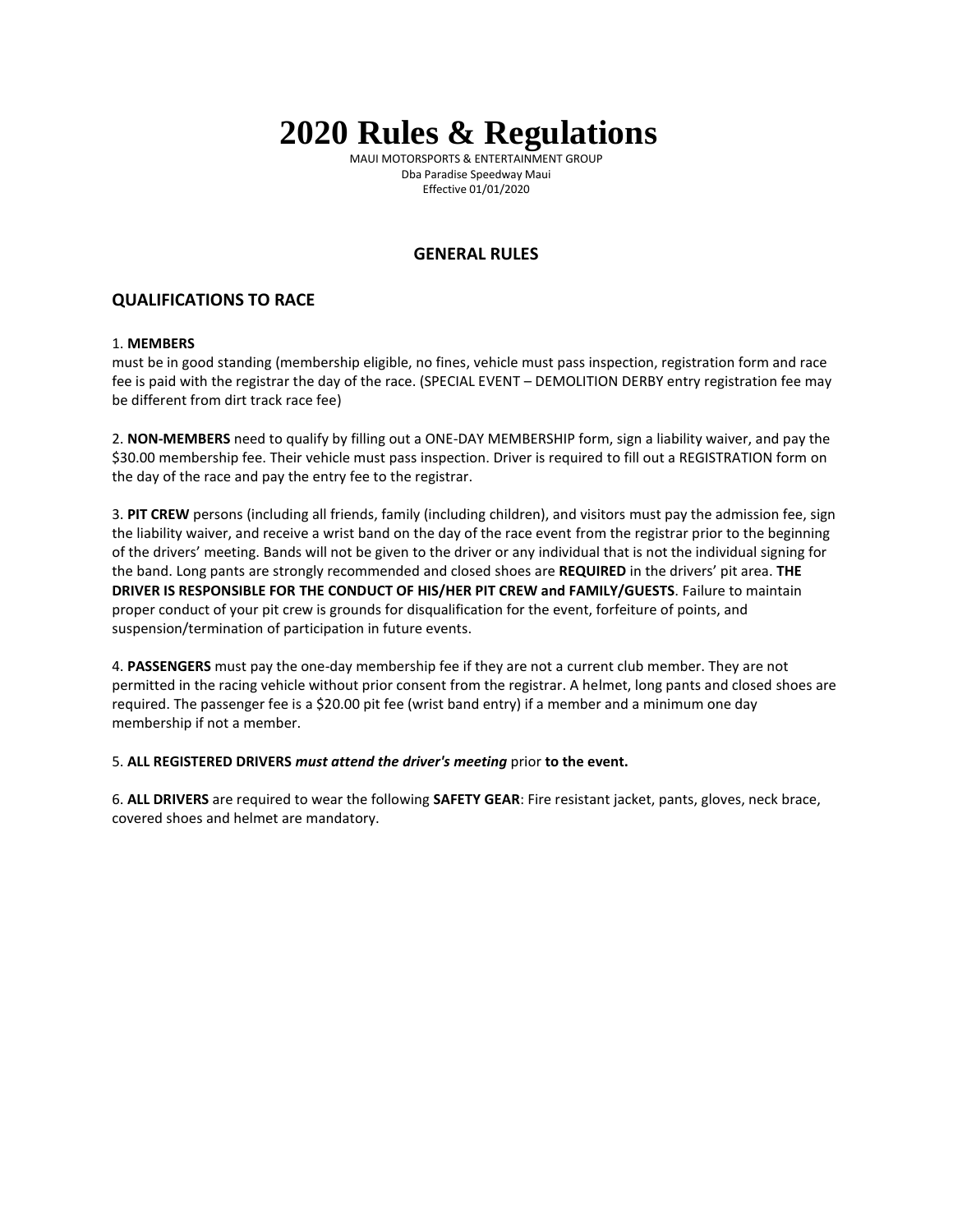## **TRACK RULES**

1. All drivers are required to remain strapped in the vehicle at all times while on the track (unless the car is on fire) and are required to wear a helmet at all times while on the track. Drivers must keep arms, legs and head in the car at all times while on the track.

2. Every member is required to demonstrate good sportsmanship and no harassing or violent behavior will be tolerated.

3. **Scoring:** In the event of a member being dissatisfied with an official's scoring, only the driver involved is allowed to speak to the officials regarding the scoring and absolutely no pit crew member, or fan will be acknowledged if they approach the official. All decisions of the officials are final. Drivers have the opportunity to write a letter to the Board of Directors so that any issue can be reviewed and a Board decision made at a later date.

4. **No Alcohol Consumption or Drugs are permitted in the Drivers' Pit Area.** The club's events are held in a County of Maui managed facility, aka Maui Motorsports Park on Highway 311 behind the National Guard Armory, and therefore no alcohol or drugs will be tolerated in the pits. Law Enforcement/Security will be notified and violators will be removed from the facility with **NO REFUND**. Misconduct of a driver and/or his crew members or friends that are in the pits can disqualify the driver from the event. Registered drivers are not permitted to leave the driver pit area (and go to the spectator side) from the time of the drivers' meeting to the end of the trophy presentation. **THE DRIVER IS RESPONSIBLE FOR THE CONDUCT OF HIS/HER PIT CREW**. Failure to maintain proper conduct of your pit crew is grounds for disqualification for the event, forfeiture of points, and suspension/termination of participation in future events.

5. **Racing Numbers Displayed on Vehicles.** All racing vehicles must display their number on the driver and passenger doors – covering 2/3 of the door and must be of a high contrasting color.

6. **The Flag System.** All drivers are required to adhere to the officials' flag when driving on the track.

#### **Green Flag / START**

To keep things simple, green means GO! The flagman waves the green flag to signal the start of the race.

#### **Yellow Flag / CAUTION**

The yellow flag, or caution flag, comes out when drivers need to slow down because the track is unsafe. This happens in the event of an accident.

#### **Red Flag / STOP**

When the red flag waves, cars must stop wherever they are on the track. A red flag comes out when a dangerous situation exists on the track.

#### **Black Flag / PULL OFF THE TRACK**

A black flag signals to the driver that he must get off the track and go to his pits. This happens when something is wrong with his car, such as oil leaking, flat tire, or unsafe condition. The black flag can also come out when a driver breaks the rules (i.e., jumping the start position).

#### **White Flag / ENTERING THE LAST LAP**

This flag signals that the driver that is in the lead is on his final lap.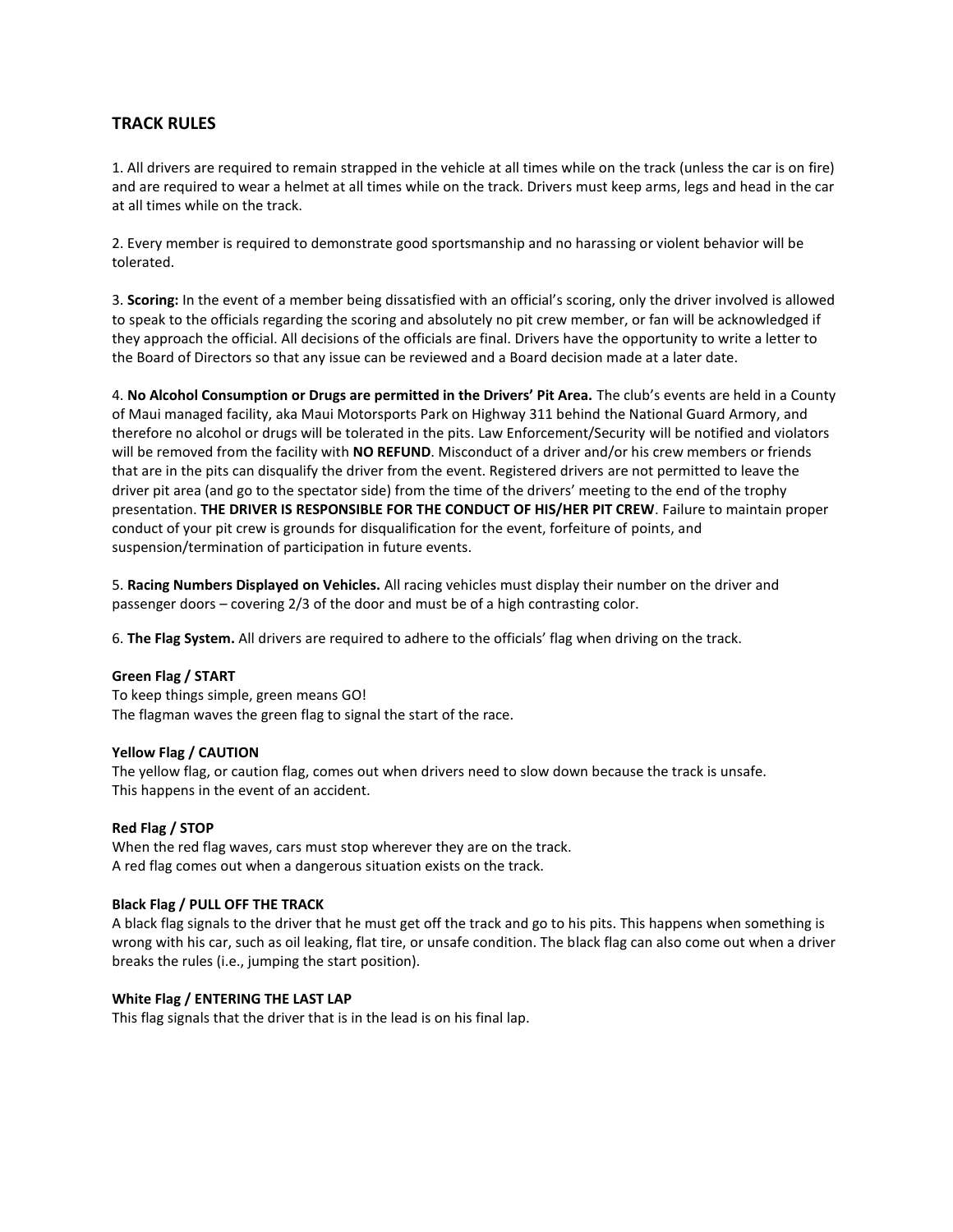#### **Checkered Flag / RACE IS FINISHED**

The checkered flag means that the winner has just crossed the finish line. The race is finished. 7. **Fine System.** Race officials are responsible for the overall safety of the drivers on the track. If a driver ignores the officials' flag warning, he/she will be fined:

\$10.00 for 1<sup>st</sup> and 2<sup>nd</sup> offense of racing on a red or yellow/caution flag

\$10.00 for 1<sup>st</sup> and 2<sup>nd</sup> offense of speeding in the pits

\$20.00 for the 3rd offense during an event

DQ the driver is disqualified if he/she receives more than 3 offenses per race

Suspension the driver will be suspended if he/she has outstanding fines

#### **8. Line-up/Placements:**

1. TIME TRIALS -- Drivers will draw poker chips in their respective classes and the chips will determine the order of line up at the gate for the time trials.

2. TROPHY DASH - The four fastest times in each class will determine the placement at the gate for the trophy dash.

3. Ladders (HEAT RACES) ----

The staggered start positions continue to alternate drivers between HEAT 1 and HEAT 2 until all drivers have been placed.

The driver with the fastest time trial is in pole position HEAT 1. The driver with the 2nd fastest time trial is in pole position HEAT 2. The driver with the 3rd fastest time trial is in the outside pole position HEAT 1. The driver with the 4th fastest time trial is in the outside pole position HEAT 2.

4. Order of Placement (MAIN EVENT) ---- The drivers placements are determined by where they finish their HEAT:

Winner of HEAT 1 - goes to pole position on the MAIN EVENT . Winner of HEAT 2 - goes to outside pole position on the MAIN EVENT. 2nd Place of HEAT 1 - goes to 3rd position on the MAIN EVENT . 2nd Place of HEAT 2 - goes to 4<sup>th</sup> position on the MAIN EVENT . 3rd Place of HEAT 1 - goes to 5th position on the MAIN EVENT . 3rd Place of HEAT 2 goes to 6th position on the MAIN EVENT

5. RESTART OF RACES:

First spin out by a driver: The driver who spins out goes to the back of the lineup. Race restarts in a staggered start. *Second spin out* by a driver: The driver who spins out goes to the back of the lineup. Race restarts in single file positions.

If a driver *causes three restarts* (by spinning 3 times): He is black flagged and must exit the track – restart in single file.

*Spin out as a result of being bumped*: The driver remains in position, other driver goes to back. *Spin out as a result of avoiding another driver's spin*: The driver remains in position.

**9. Use of a back-up car.** If the driver chooses to use a back-up car after the start of the race event, he/she must display the original number that was used at the time of registration on the back-up car and inform the Scorekeeper in the Pit Shack before going back out onto the track. The driver's car is then placed at the back of the other cars.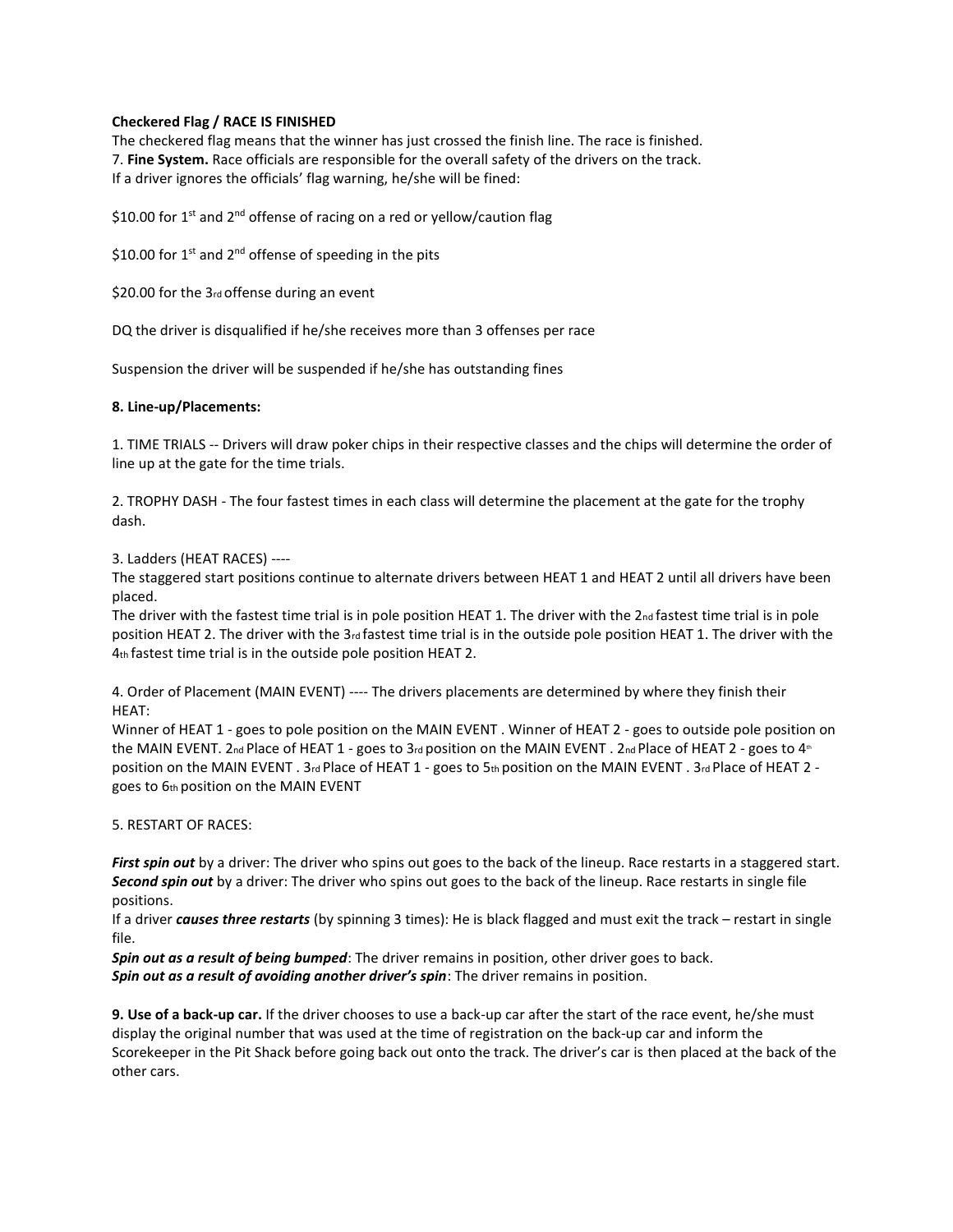## **RACING CLASS DIVISION RULES**

#### **1. Paradise Speedway Maui Class Divisions.**

Paradise Speedway Maui will hold ten stock car events per season on the dirt track, one demolition derby, and venues for other motor sport vehicles throughout the season. **There are NO superchargers, NO turbos, and NO nitrous allowed in ANY class.**

> **STOCK CAR CLASSES Youth 4 Cylinder Bomber V8 Bomber Classes V8 Street Stock Division V8 Super Stock Division 4 Cylinder Modified –RWD Car/Truck Class 4 Cylinder Modified / FWD Car Class Vehicles DEMOLITION DERBY CLASSES Compact Crashers (4 Cylinder passenger cars) Big Bangers (V6 & V8 passenger cars) MUD BOG COMPETITION CLASSES 4 Cylinder V6 Cylinder V8 Cylinder Modified**

#### **2. Class specifications and rules.**

The following Class specs and rules will be enforced by officials of Paradise Speedway Maui. All drivers are required to read and become familiar with the requirements prior to entering a racing event.

## **Youth:**

Qualified Vehicles: 4-cyl. FWD vehicles allowed (any production coupe or sedan). No sports cars, convertibles, or trucks.

- **INTERIOR** must be gutted of all flammable materials. The dashboard may remain.
- **MIRRORS** both inside and outside mirrors must be removed.
- **TAIL & HEAD LIGHTS** must be removed.

• **ROLL BAR -** a 6-point roll cage is required (all cages must be approved by the Board of Dir before staring construction). At least 2 door bars are required on the drivers and passenger sides. Door bars are to be installed inside the body. Cage is to be constructed of at least 1-inch schedule 40 pipe (1- ¼ schedule 40 pipe is recommended).

- **DOORS** must be welded, bolted, or chained shut.
- **HOOD** must be locked down with hood pins or chain.
- **WINDOWS** must be removed.

• **WINDSHIELD** is allowed if it is free of cracks. If the driver removes the windshield, a ¾ or 1-inch steel mesh must be installed, and a center windshield bar is required.

- **SEATS** must have a 4-point racing harness. The driver's and passengers' seats remain in the stock location.
- **FUEL PUMP** and **GAS TANK** are to remain stock. Pump gas only, no additives permitted.
- **ENGINE** cannot have any modifications.
- **WHEELS & TIRES** must be stock for the model of the vehicle.
- **CAR NUMBERS** must be displayed over 75% of both driver and passenger door panels, and in a contrasting color.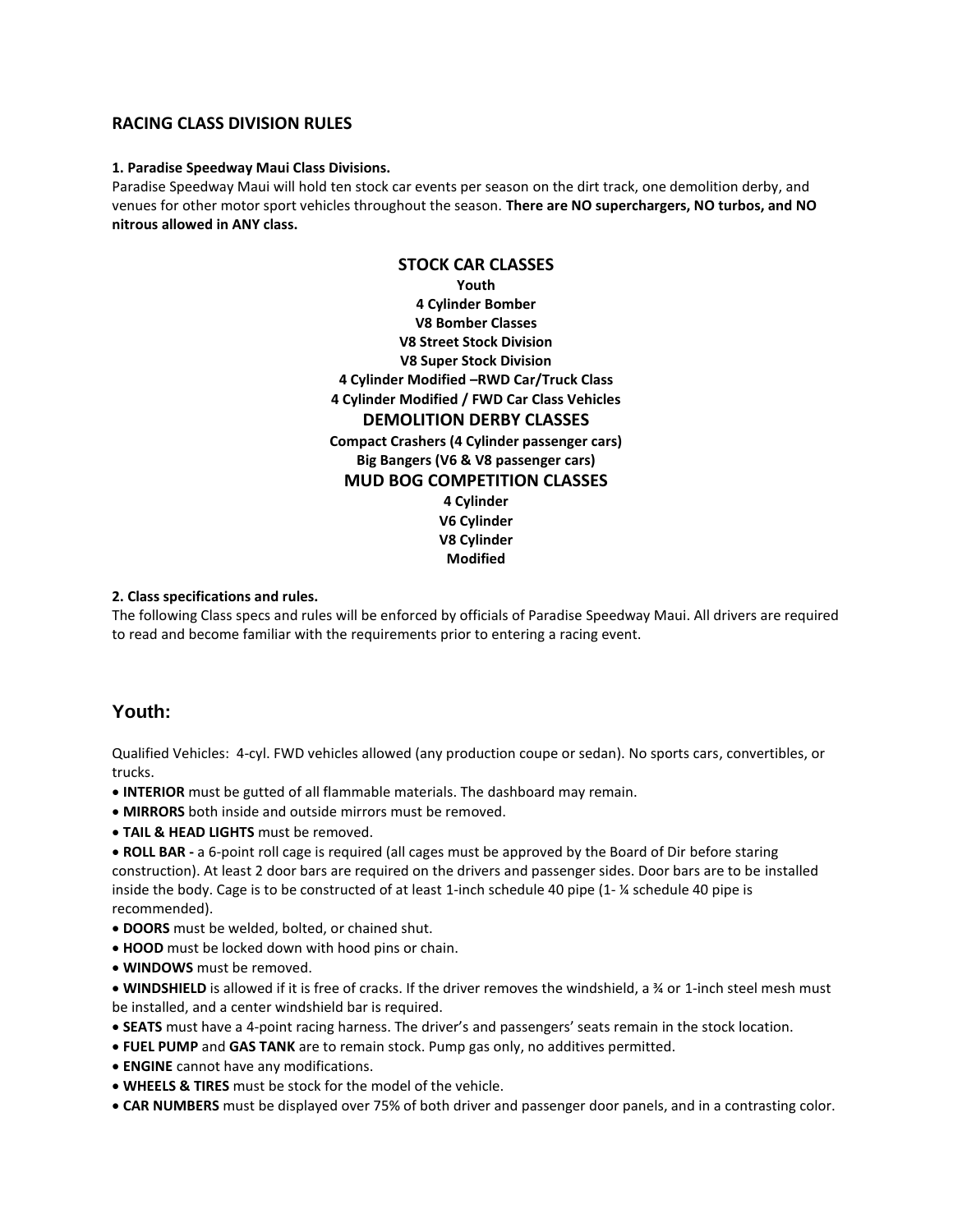# **4 Cylinder Bombers FWD (all motor sizes)**

Qualified Vehicles: All American made vehicles allowed (any production coupe or sedan). No sports cars or convertibles.

- **INTERIOR** must be gutted of all flammable materials. The dashboard may remain.
- **MIRRORS** both inside and outside mirrors must be removed.
- **TAIL & HEAD LIGHTS** must be removed.
- **ROLL BAR -** a 3 point roll bar is required (driver must seek Board permission before building).

If choosing a single 2 inch pipe, it must be installed from the driver's fender to the rear quarter panel to protect the driver. No sharp ends allowed and they must be tapered.

- **DOORS** must be welded, bolted, or chained shut.
- **HOOD** must be locked down with hood pins or chain.
- **WINDOWS** must be removed.

• **WINDSHIELD** is allowed if it is free of cracks. If the driver removes the windshield, a ¾ or 1 inch steel mesh must be installed and a center windshield bar is required.

• **SEATS** must have a 4 point racing harness. The driver's seat remains in the stock location. A passenger seat is optional.

- **FUEL PUMP** and **GAS TANK** are to remain stock. Pump gas only, no additives permitted.
- **ENGINE** cannot have any modifications.
- **WHEELS & TIRES** must be stock for the model of the vehicle.
- **CAR NUMBERS** must be displayed over 75% of both driver and passenger door panels, and in a contrasting color.

# **V8 Bombers**

Qualified Vehicles: All American made vehicles allowed (any production coupe or sedan). No sports cars or convertibles.

- **INTERIOR** must be gutted of all flammable materials. The dashboard may remain.
- **MIRRORS** both inside and outside mirrors must be removed.
- **TAIL & HEAD LIGHTS** must be removed.
- **ROLL BAR -** a 3 point roll bar is allowed (driver must seek Board permission before building).
- If choosing a single 2 inch pipe, it must be installed from the driver's fender to the rear quarter panel to protect the driver. No sharp ends allowed and they must be tapered.
- **DOORS** must be welded, bolted, or chained shut.
- **HOOD** must be locked down with hood pins or chain.
- **WINDOWS** must be removed.

• **WINDSHIELD** is allowed if it is free of cracks. If the driver removes the windshield, a ¾ or 1 inch steel mesh must be installed and a center windshield bar is required.

• **SEATS** must have a 4 point racing harness. The driver's seat remains in the stock location. A passenger seat is optional.

- **FUEL PUMP** and **GAS TANK** are to remain stock. Pump gas only, no additives permitted.
- **ENGINE** cannot have any modifications.
- **WHEELS & TIRES** must be stock for the model of the vehicle.
- **CAR NUMBERS** must be displayed over 75% of both driver and passenger door panels, and in a contrasting color.

# **V8 Street Stock Division**

Qualified Vehicles: All American made passenger cars from 1960 to present allowed. No pick-ups, Jeeps, convertibles, or station wagons.

• **CONDITION** - The vehicle must be stock, including tires, frame, suspension components. Lock rear ends are optional. All rear wheel drive cars must have a 365 degree drive shaft loop located 10" behind the front u-joint. Remove flimsy grills, hub caps, and moldings.

- **MIRRORS**  side and rear view mirrors must be removed.
- **TAIL & HEAD LIGHTS** must be removed.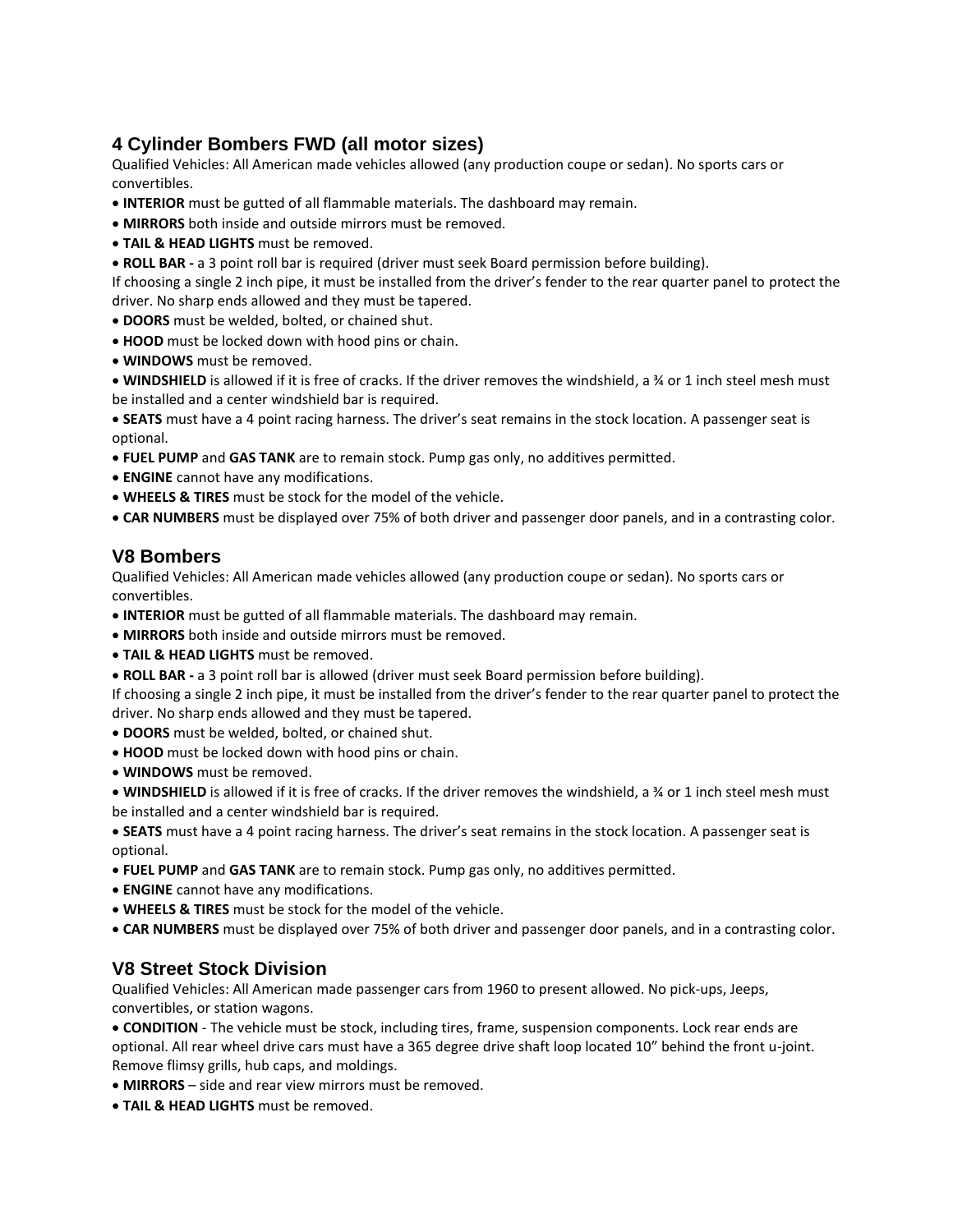• **ROLL BAR** The roll bar must be a 6pt. or more with pipe a minimal schedule 40 (1.25 inch) black pipe. Welds will be inspected for strength and durability. A minimum of 1 center window bar is required.

• **DOORS** must be welded or chained shut and the driver compartment must have at least 1 door bar on each side. All reinforcing must be done inside the vehicle but NOT in front of the fire wall or behind the rear fire wall. • **HOOD** must be locked down with hood pins or chain.

• **WINDOWS** – The driver and passenger side window must be covered in quick release window nets.

• **WINDSHIELD** - Glass windshields must be removed and replaced with a ¾ to 1 inch wire mesh and a center windshield bar is required.

• **SEATS -** The vehicle must be equipped with one or two seats with a minimum 5 pt. harness.

• **HOOD** must be locked down with hood pins or chain.

• **ENGINE / CARBUERATOR** must not exceed 600 cfm (aftermarket carb). No double pumper carb are permitted. After market intake is permitted and must be equal to stock for the engine size. The rest of the engine must be stock. No headers permitted.

• **RADIATOR** catch cans are required.

• **WHEELS & TIRES Wheels -** Mud/snow tires and knobbies are not allowed and tread width not to exceed 8". Wheel openings can be cut 10" around tire. Frame height must be a minimum of 5" with no reinforcements.

**Wheel base** must remain stock. **Tires** must be DOT passenger car tires. Studs in tires prohibited.

• **FUEL** must be pump gas.

• **BATTERY** must be securely covered and strapped down. Enclose it in a secured battery box. Gel battery does not need to be in a box as long as it is secured. Acid battery must be in a box.

• **CUT OFF SWITCH** must be visible and reachable by officials from outside of the vehicle.

• **DRIVE SHAFT** loop is required 10 inches behind the front u-joint.

• **CAR NUMBERS** must be displayed over 75% of both driver and passenger door panels, and in a contrasting color.

# **4 Cylinder Modified / RWD Car & Truck Class Vehicles**

Qualified vehicles: Cars and trucks that have been completely stripped.

- **INTERIOR** gutted of all flammable materials (dashboard can remain).
- **MIRRORS** inside and out must be removed.
- **TAIL & HEAD LIGHTS** must be removed.

• **ROLL CAGE** must be 6 pt. minimum and bars cannot stick out beyond tires. A 2 door bar minimum is required on the driver's side, and a 1 door bar minimum on the passenger's side.

• **DOORS** must be welded, bolted or chained shut.

• **HOOD** must be locked down with hood pins or chain.

• **WINDOWS** and **WINDSHIELD** must be removed and replaced with a maximum of 1" screen, and a center windshield bar is required. The driver and passenger side windows must be covered in quick release window nets. (Plastic fencing is not allowed)

• **SEATS –** The cab is required to have a 5 pt. harness and racing seat.

• **FUEL TANK** can be stock or fuel cell. If it has been changed to a fuel cell, then a fire cage/box (to protect driver/officials) is required. Fuel must be pump gas or race fuel. No alcohol is permitted.

• **ENGINE** cannot be a turbo, supercharger or Nitrous.

• **WHEELS & TIRES –** The tires can be passenger car tires or circle track dirt tires only (all questionable tires need to be approved by track official prior to the drivers' meeting). Bead locks is acceptable and grooving is allowed. No snow tires, spikes or mud terrain tires are permitted. Rims can be a maximum of 10 inches.

• **BATTERIES** that are acid batteries require a mounted battery box.

• **CUT OFF SWITCH** must be visible and reachable by officials from outside of the vehicle.

• **DRIVE SHAFT** loop is required 10 inches behind the front u-joint.

• **HOOD PINS** are mandatory.

• **CAR NUMBERS** must be displayed over 75% of both driver and passenger door panels, and in a contrasting color.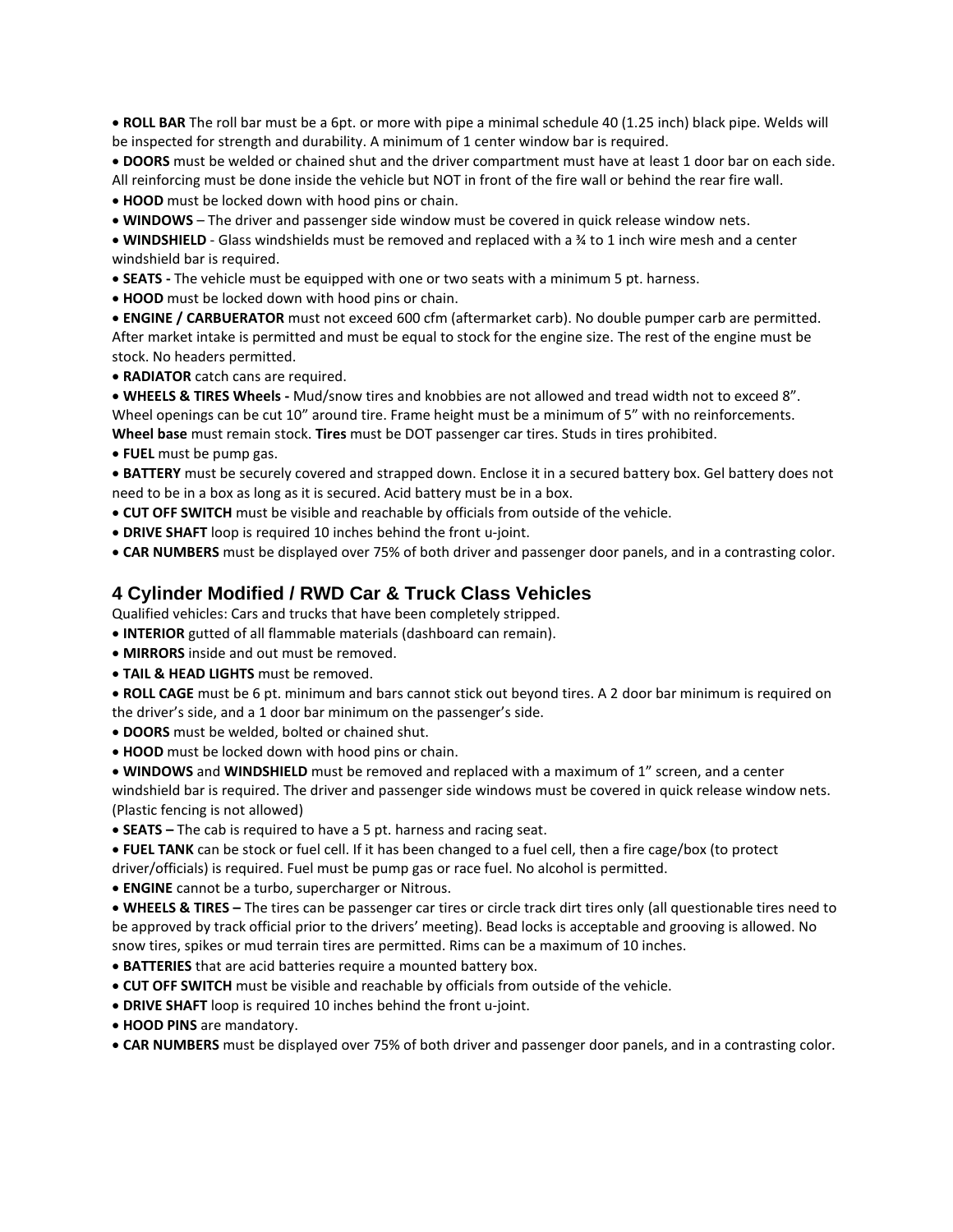# **4 Cylinder Modified / FWD Car Class Vehicles**

Qualified vehicles: Cars and trucks that have been completely stripped.

- **INTERIOR** gutted of all flammable materials (dashboard can remain).
- **MIRRORS** inside and out must be removed.
- **TAIL & HEAD LIGHTS** must be removed.

• **ROLL CAGE** must be 6 pt. minimum and bars cannot stick out beyond tires. A 2-door bar minimum is required on the driver's side, and a 1 door bar minimum on the passenger's side.

- **DOORS** must be welded, bolted, or chained shut.
- **HOOD** must be locked down with hood pins or chain.

• **WINDOWS** All glass must be removed. The driver and passenger side windows must be covered in quick release window nets. (Plastic fencing is not allowed)

• **WINDSHIELD** must be removed and replaced with a maximum of 1" steel screen, and a center windshield bar is required.

- **SEATS –** The seat is required to have a 5-pt. harness and racing seat.
- **FUEL TANK** can be stock or fuel cell. If it has been changed to a fuel cell, then a fire cage/box (to protect driver/officials) is required. Fuel must be pump gas or race fuel. No alcohol is permitted.
- **ENGINE** cannot be a turbo, supercharger or Nitrous.

• **WHEELS & TIRES –** The tires can be passenger car tires or circle track dirt tires only (all questionable tires need to be approved by track official prior to the drivers' meeting). Bead locks is acceptable, and grooving is allowed. No snow tires, spikes or mud terrain tires are permitted. Rims can be a maximum of 10 inches.

- **BATTERIES** that are acid batteries require a mounted battery box.
- **CUT OFF SWITCH** must be visible and reachable by officials from outside of the vehicle.
- **HOOD PINS** are mandatory.
- **CAR NUMBERS** must be displayed over 75% of both driver and passenger door panels, and in a contrasting color.

# **V8 Super Street Division**

Qualified vehicles: Any production coupe or sedan permitted. Foreign bodies not permitted. Bodies may be interchanged provided bodies of leaf spring cars must be replaced with bodies of leaf spring cars. Likewise, on coil spring and front struts type of cars.

• **CONDITION -** Unitized bodies maybe reinforced. Frame connectors may be used. May replace unitized rear end portion of frame with box tubing or pipe. May not change location or design of leaf or coil springs. **GUTTING** of the interior and fender well is allowed. Floors front and rear firewalls mandatory and must be in stock position. Dashboards may be replaced with sheet metal. A safety firewall is required between the fuel cell and driver. Must pass tech inspection. **FENDERS** may be curled or trimmed.

- **MIRRORS** outside and in must be removed.
- **TAIL & HEAD LIGHTS** must be removed

• **ROLL CAGE** A minimum 6 point roll cage is required. Pipe must be 1 ¼ inch black pipe min schedule 40. Welds will be inspected for strength and durability.

• **DOORS** – The vehicle is required to have 3 interior driver door bars and must be connected. Passenger must have 2 interior door bars, or one if car also has an outer nerf bar. **NERF BARS** must be 2'' OD Maximum bar. One Bar between front and rear tire. No more than 1.5" from body panel and must be rounded back into panels of the body. **DOORS** must be welded, bolted or chained shut.

• **HOOD** must be locked down with hood pins or chain.

• **WINDOWS** and **WINDSHIELD** must be removed and replaced with a maximum of 1" screen, and a center windshield bar is required. The driver and passenger side windows must be covered in quick release window nets. (Plastic fencing is not allowed)

• **SEATS –** The cab is required to have a 5 pt. harness and racing seat.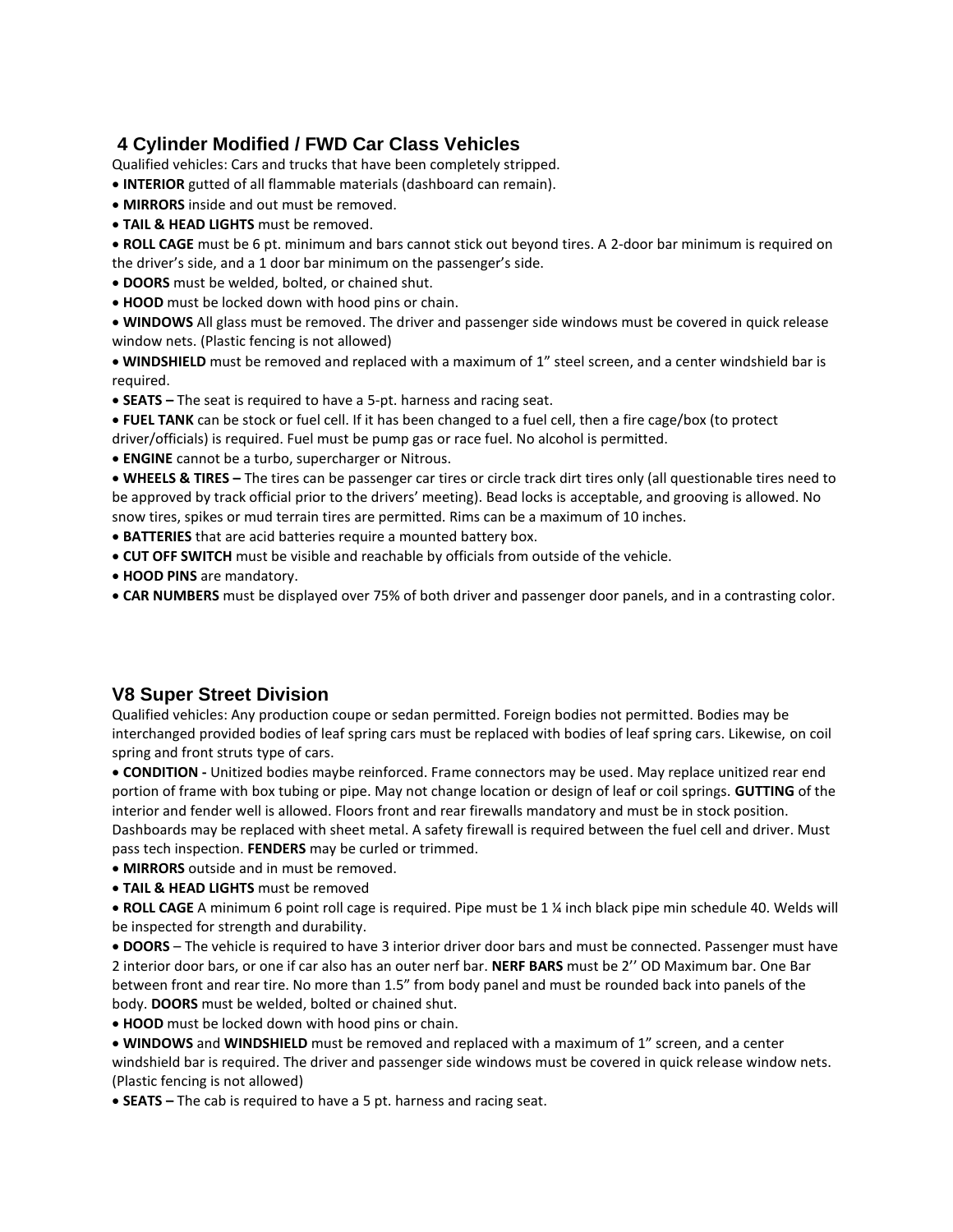• **FUEL TANK** must be replaced with a fuel cell and mounted in trunk area no closer than 18" to back bumper and must be braced and protected from rear end collision. **FUE**L can be pump gas, race gas, and additives are allowed.

- **ENGINE** must be 360cbi max. Flat top pistons only. No roller cams. Block must be cast iron and NOT aluminum.
- **BATTERY** A safety kill switch is required. Batteries that are acid batteries require a mounted battery box.

• **CUT OFF SWITCH** must be visible and reachable by officials from outside of the vehicle.

• **WHEELS & TIRES**: **Wheels** can be bead locks. Maximum Wheel width is 10". **Wheel base** must remain stock. **Tires**  must be DOT passenger car tires or Dirt track racing tires allowed. Grooving is optional. No Mud, snow, or truck tires allowed. Screws in tires prohibited.

• **SUSPENSION** - leaf or coil springs allowed but must be mounted in factory production location. Pan nard Rod or traction bars are allowed.

• **SHOCKS** must be one shock per wheel. Race shocks are allowed.

• **REAR ENDS** must be only stock passenger rear-ends allowed. May be locked, but not narrowed. Steel Axles allowed. Stock replacing type only. Rear ends may be interchanged from any passenger car. Spool allowed. No truck, floating or quick change rear ends, or posi units allowed.

• **BUMPERS** must be stock bumpers or custom pipe bumpers must be located at the stock height and location. Bumpers must be rounded with no sharp edges. All custom bumper reinforcements are not allowed to extend beyond stock bumper.

• **SPOILERS** only if your vehicle comes from the factory with a spoiler and is mounted in its stock position. One 3"X6" air foil mounted on hood is allowed.

• **HEADS** must be cast Iron heads only. No Aluminum or angle plug heads allowed.

• **CAMSHAFT** can be any hydraulic or solid camshafts. No rollers or mushroom lifters allowed. No roller cams allowed.

• **TIMING CHAIN** and **GEARS**, a roller chain is allowed, gear drive optional.

• **MANIFOLD** can be any Aluminum intake manifold and competition exhaust headers. No ram manifold and no tunnels.

• **CARBURETOR** with one two barrel or one four barrel carburetor is allowed. Max size is 750cfm. 1 or 2" spacer allowed. No Super-charger, and no Webber Carburetors allowed. No fuel injection.

• **IGNITION** must be a single point distributer only. Modifications allowed. Aftermarket distributer allowed. No timing retard controls allowed. **FUEL PUMP** with an Electrical fuel pump is optional. Must be connected to operational kill switch which must be mounted in drivers reach and be painted in bright color and marked ON & OFF.

• **WEIGHT** a minimum of 9 pounds per cubic inch including the bore if the block is bored.

- **DRIVE SHAFT** loop is required 10 inches behind the front u-joint.
- **CAR NUMBERS** must be displayed over 75% of both driver and passenger door panels, and in a contrasting color.

## **Demolition Derby Vehicles**

Qualified vehicles: Passenger cars only

These vehicles **will not be permitted:** sports cars trucks, pick-ups, jeeps, convertibles, hearses, or commercial vehicles.

Additional rules for the demolition derby event:

• **Passenger** in derby vehicles will only be allowed during the Trophy Dash and will have to pay an additional \$10.00.

Optional Passenger will also have to sign a waiver and fill out an Application. Passengers will not be allowed during either the Backwards Race or the Demolition Derby.

- **Transport to circle track.** All derby vehicles should be trailered or legally towed to the track. They must be removed no later than 12:00 p.m. (noon) the following day or a fine to haul the vehicle will be imposed on the driver.
- **While on the track.** Once entering the track, drivers must remain in their vehicles during the derby with their seat belts fastened, helmet on, and chin strap fastened. A driver shall be disqualified for failing to do so**. If your car is stalled and you are no longer competing in the derby, you must also stay fastened and**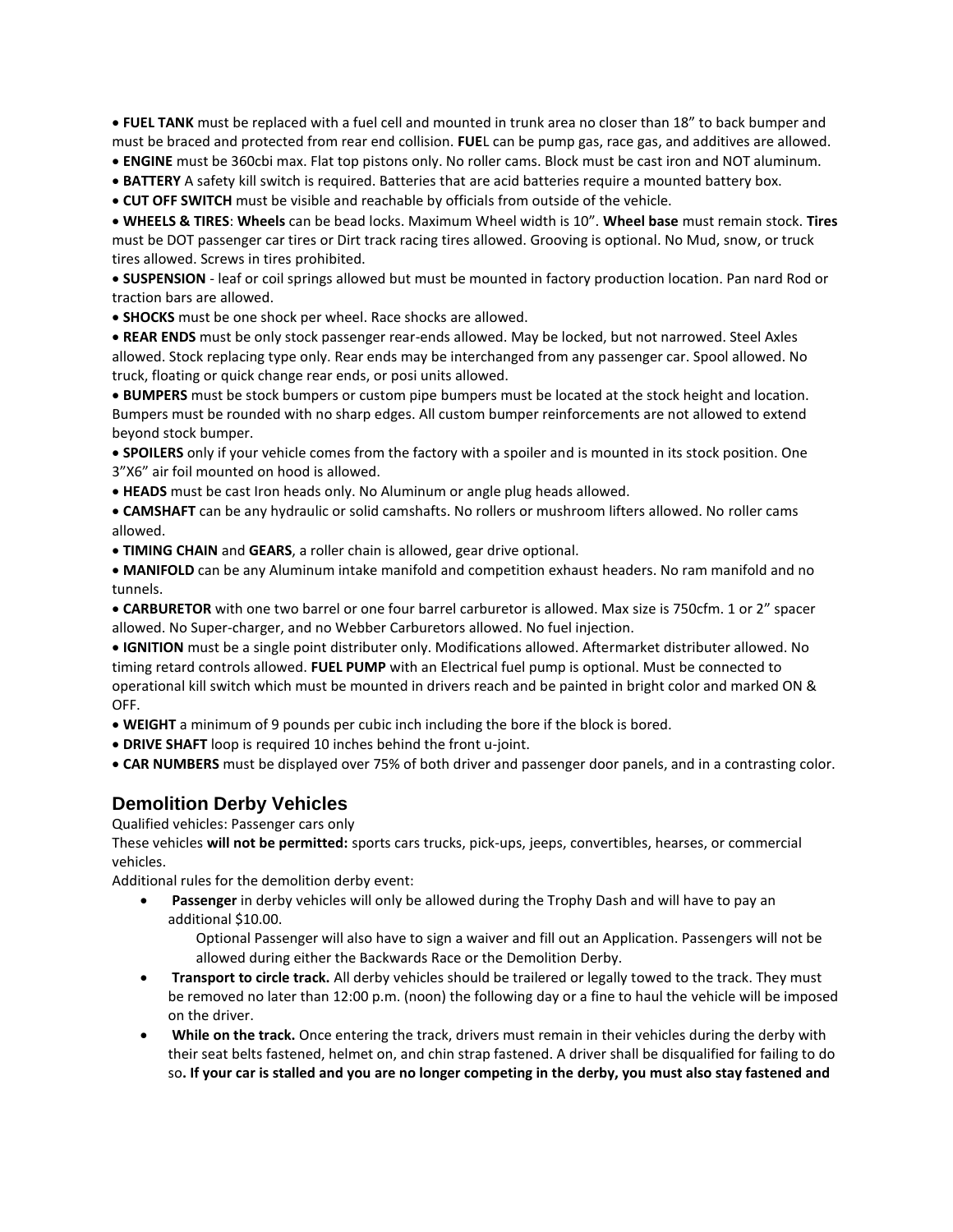**remain in your car** until the derby is over. The only acceptance to this rule is in the case of a fire or vehicle roll over.

- **Unsafe debris or car parts.** Derby officials may require a driver to remove or change any part or portion of a vehicle which they consider to be unsafe.
- **Bumping, banging, hitting.** There will be absolutely **NO hitting of an opponent's driver door.** If it happens that Officials determine the hitting was accidental, the first accidental hit will result in a warning. If there is a second accidental hit, the driver will be disqualified. But if the Officials determine the hit was intentional, the driver will be immediately disqualified. Each car must provide a fire extinguisher that will be used by track officials in case of fire during event. Drivers must hit an opponent at least once every minute. **Sandbagging will NOT be tolerated**. The derby will be stopped and the sandbagger's car will be marked with a spray painted bulls eye to signify to other drivers who the sandbaggers are. If a driver is caught sandbagging after already being marked with a bulls eye, the driver will be disqualified.
- **CONDITION**  removal of upholstery, carpet, and headliners are required.
- **MIRRORS** must be removed.
- **TAIL & HEAD LIGHTS** must be removed.
- **DOORS** must be chained or bolted shut, and the driver door must include a bar.
- **WINDOWS & WINDSHIELD**  All glass must be removed from the vehicle.

• **SEATS** – All seats must be removed, with the exception of the driver's seat. Seat belts are required and are to be fastened at all times while operating on the track. Factory seat belts are acceptable but must have both shoulder and lap belts. Cars with only a lap belt will not be accepted.

- **FUEL & GAS TANK** shall not contain more than 6 gallons of fuel during the race.
- **ENGINE** may have headers/zoomies, but no other modifications.

• **RADIATOR** must remain in its original manufactured position. If it is removed, the block may be filled with water only; if the radiator remains in stock position, then the overflow must point down at the ground.

• **BATTERY** must be securely mounted.

• **WHEELS & TIRES** All passenger D.O.T. tires are permitted No cutting or grooving; truck or mud terrain tires are allowed. No solid tires, filled tires including foam, water cement, or studs and chains are allowed.

• **BUMPERS** must be stock automotive and no other re-enforcement. The height shall not exceed 21 inches from the ground to the bottom of the bumper. No trailer hitches or bumper mounted trailer balls allowed.

• **HOOD & TRUNK** must be chained or bolted. There must be a hole in the hood surrounding the carburetor for access in case of using a fire extinguisher.

• **AIR BAGS** must be disconnected or eliminated.

• **CAR NUMBERS** must be displayed over 75% of the door panel of the driver and passenger side doors.

# **Mud Bog Vehicles**

.

Qualified vehicles: Mini Trucks, Full Size Trucks (4 cylinder) and Full Size Trucks (6 & 8 cylinder) must have a full body (including bed), firewall and full floor are mandatory, roll bars, front and rear tow hooks (no trailer balls). Super Stock (V8 cylinder) allowed.

• **BODY:** Full body required (including bed), firewall, roll bar, and full floor are mandatory.

• **TOW POINTS:** All vehicles are required to have a front and rear tow point where a strap and swivel can be attached to tow the vehicle out of the mud.

• **TRAILER BALLS:** Not allowed.

- **TIRE SIZES:** All classes require D.O.T. tires and no cutting or grooving allowed, except the modified class.
- **ENGINE AND TRANSMISSION** May be modified.
- **CARBUERATOR** must be stock.

• **FUEL** Gasoline and diesel only (no additives to gas) no Nitrous for 4 cylinder, 6 cylinder, and 8 cylinder trucks; Modified is allowed to use Nitrous.

- **BRAKES** must be factory system and fully operational.
- **SEATS**  must sit in stock location
- **SEAT BELTS**  factory seat belts required for all classes. All open top vehicles must have a 5 pt. harness.